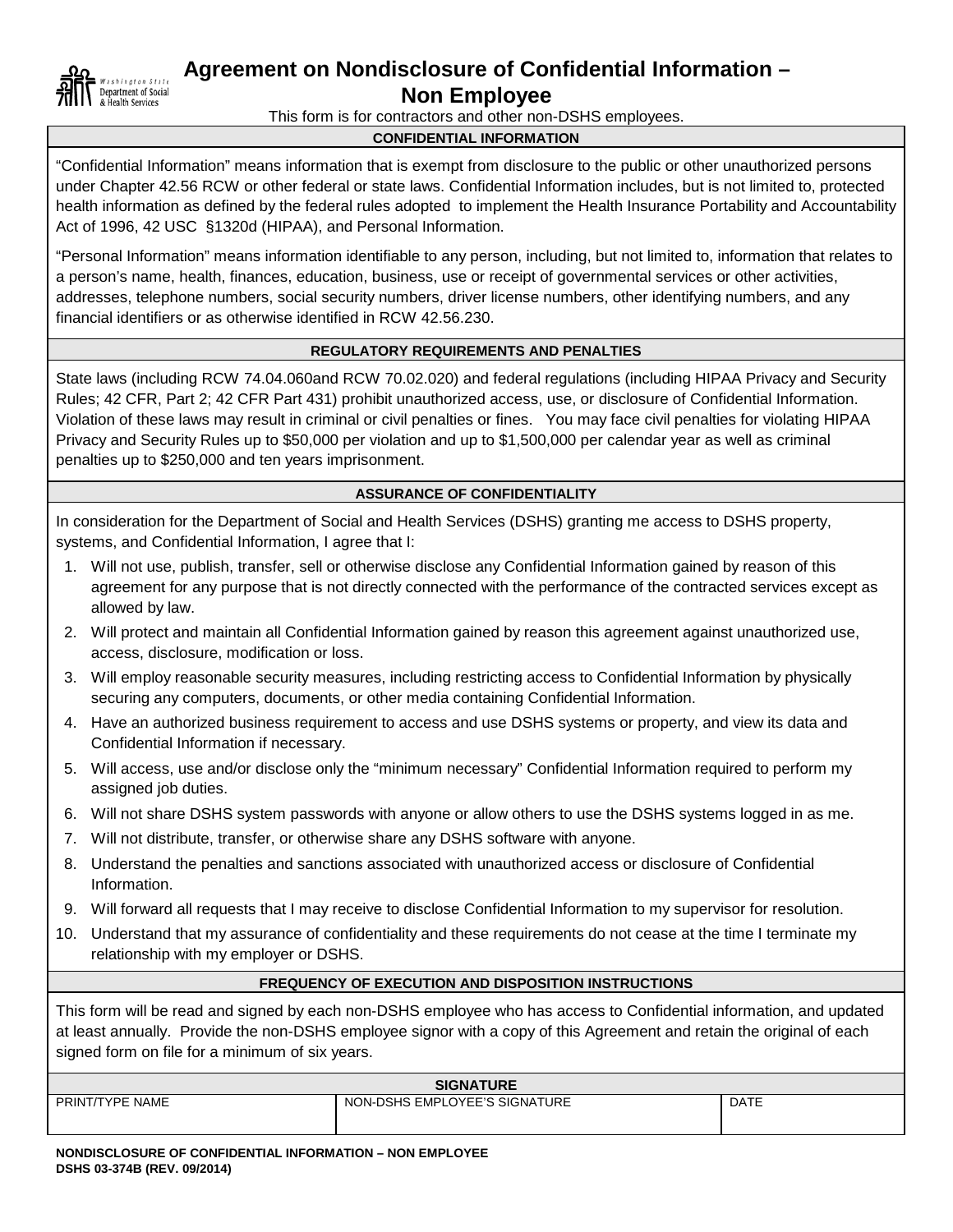

# **Internet Access Request and Agreement**

| DSHS Administrative Policy 15.15, Use of Electronic Messaging Systems and the Internet, requires that this form be completed and<br>signed by the requestor and his or her manager to obtain and use Internet Services provided by DSHS. This form also addresses<br>DSHS Administrative Policy 15.24 Social Media usage. The requestor's unit will retain a copy of the completed form for three years<br>past the employee's termination date. |                                                                                                                                                                                                                                                                                                                                                                                                                                                                                                                                                                                       |                                                 |                                                                                                                                                                                                                                                                            |                    |  |  |  |
|--------------------------------------------------------------------------------------------------------------------------------------------------------------------------------------------------------------------------------------------------------------------------------------------------------------------------------------------------------------------------------------------------------------------------------------------------|---------------------------------------------------------------------------------------------------------------------------------------------------------------------------------------------------------------------------------------------------------------------------------------------------------------------------------------------------------------------------------------------------------------------------------------------------------------------------------------------------------------------------------------------------------------------------------------|-------------------------------------------------|----------------------------------------------------------------------------------------------------------------------------------------------------------------------------------------------------------------------------------------------------------------------------|--------------------|--|--|--|
|                                                                                                                                                                                                                                                                                                                                                                                                                                                  | PRINT REQUESTOR'S NAME                                                                                                                                                                                                                                                                                                                                                                                                                                                                                                                                                                | <b>EMPLOYEE'S PERSONNEL ID</b><br><b>NUMBER</b> | PRINT SUPERVISOR'S NAME                                                                                                                                                                                                                                                    | PRINT ORGANIZATION |  |  |  |
|                                                                                                                                                                                                                                                                                                                                                                                                                                                  |                                                                                                                                                                                                                                                                                                                                                                                                                                                                                                                                                                                       |                                                 | List of Prohibited Activities Relating to Internet Use                                                                                                                                                                                                                     |                    |  |  |  |
|                                                                                                                                                                                                                                                                                                                                                                                                                                                  | items you do not understand):                                                                                                                                                                                                                                                                                                                                                                                                                                                                                                                                                         |                                                 | Internet access and services are provided for official DSHS business activities except occasional but limited use, as defined in<br>Administrative Policy 15.15. Prohibited activities include, but are not limited to (ask your supervision/support person to explain any |                    |  |  |  |
| 1.                                                                                                                                                                                                                                                                                                                                                                                                                                               | Accessing the Internet for personal business or personal interest use that includes, but is not limited to:<br>Ordering or selling items on the Internet, except as specifically approved by DSHS for business purposes;<br>$\bullet$<br>Participating in any online contest, promotion, or sweepstakes;<br>$\bullet$<br>Participating in non-business related chat groups, list servers (automatic distribution lists), or newsgroups;<br>Transmitting political material; and<br>Gambling, soliciting money for religious or political causes, or for non-DSHS events.<br>$\bullet$ |                                                 |                                                                                                                                                                                                                                                                            |                    |  |  |  |
| 2.                                                                                                                                                                                                                                                                                                                                                                                                                                               | Creating, posting, transmitting, or voluntarily receiving;<br>Obscene or pornographic material (except for official DSHS investigative activities);<br>Offensive, libelous, threatening, or harassing material; and<br>$\bullet$<br>Degrading statements based on race, national origin, gender, sexual orientation, age, disability, religious, or political beliefs.<br>$\bullet$                                                                                                                                                                                                   |                                                 |                                                                                                                                                                                                                                                                            |                    |  |  |  |
| 3.                                                                                                                                                                                                                                                                                                                                                                                                                                               |                                                                                                                                                                                                                                                                                                                                                                                                                                                                                                                                                                                       |                                                 | Linking DSHS web sites to other Internet sites whose content may be in violation of the mission or policies of DSHS.                                                                                                                                                       |                    |  |  |  |
| 4.                                                                                                                                                                                                                                                                                                                                                                                                                                               | Establishing a connection between a workstation connected to a DSHS network and an Internet service provider (ISP), such as<br>Comcast, Quest, AOL, and MSNetwork, where the connection bypasses the WaTech firewall. This can occur when a modem and<br>telephone line is used to establish the connection with the ISP.                                                                                                                                                                                                                                                             |                                                 |                                                                                                                                                                                                                                                                            |                    |  |  |  |
| Using e-mail products other than those provided and supported by the department. The prohibited products include third-party<br>5.<br>products on the Internet, e.g., Gmail, Hotmail, Juno, and AOL. Checking personal e-mail using department networks and<br>communication lines is also prohibited because of the risk of computer viruses.                                                                                                   |                                                                                                                                                                                                                                                                                                                                                                                                                                                                                                                                                                                       |                                                 |                                                                                                                                                                                                                                                                            |                    |  |  |  |
| 6.                                                                                                                                                                                                                                                                                                                                                                                                                                               | Storing department data on disk storage devices operated by vendors over the Internet unless in accordance with<br>DSHS Information Security Policy Manual, Section 5.1.                                                                                                                                                                                                                                                                                                                                                                                                              |                                                 |                                                                                                                                                                                                                                                                            |                    |  |  |  |
| 7.                                                                                                                                                                                                                                                                                                                                                                                                                                               | Using state provided equipment or Internet connectivity to perform any illegal activities, e.g., deliberately spreading viruses, gaining<br>unauthorized access to another computer, or making another network unusable by launching a denial of service attack.                                                                                                                                                                                                                                                                                                                      |                                                 |                                                                                                                                                                                                                                                                            |                    |  |  |  |
| 8.                                                                                                                                                                                                                                                                                                                                                                                                                                               | Transmitting unencrypted sensitive or confidential department information over the Internet.                                                                                                                                                                                                                                                                                                                                                                                                                                                                                          |                                                 |                                                                                                                                                                                                                                                                            |                    |  |  |  |
| DSHS employees and other workers must adhere to Administrative Policy 15.24 Social Media Policy as it prohibits non-<br>business personal use of social media during business hours or using department resources (time and equipment).                                                                                                                                                                                                          |                                                                                                                                                                                                                                                                                                                                                                                                                                                                                                                                                                                       |                                                 |                                                                                                                                                                                                                                                                            |                    |  |  |  |
|                                                                                                                                                                                                                                                                                                                                                                                                                                                  |                                                                                                                                                                                                                                                                                                                                                                                                                                                                                                                                                                                       |                                                 | <b>Statement of Agreement</b>                                                                                                                                                                                                                                              |                    |  |  |  |
| I have read, understand and will comply with DSHS Administrative Policies 15.15, Use of Electronic Messaging Systems and<br>the Internet, and 15.24 Social Media Policy and the list of prohibited activities above. I also understand that failure to comply<br>with the established policies can result in disciplinary action, up to and including dismissal from employment or more serious<br>consequences (e.g., criminal charges).        |                                                                                                                                                                                                                                                                                                                                                                                                                                                                                                                                                                                       |                                                 |                                                                                                                                                                                                                                                                            |                    |  |  |  |
|                                                                                                                                                                                                                                                                                                                                                                                                                                                  | REQUESTOR'S SIGNATURE                                                                                                                                                                                                                                                                                                                                                                                                                                                                                                                                                                 |                                                 |                                                                                                                                                                                                                                                                            | DATE               |  |  |  |
|                                                                                                                                                                                                                                                                                                                                                                                                                                                  | SUPERVISOR'S SIGNATURE                                                                                                                                                                                                                                                                                                                                                                                                                                                                                                                                                                |                                                 |                                                                                                                                                                                                                                                                            | <b>DATE</b>        |  |  |  |
|                                                                                                                                                                                                                                                                                                                                                                                                                                                  | APPROVED BY (ADDITIONAL SIGNATURE, IF REQUIRED)                                                                                                                                                                                                                                                                                                                                                                                                                                                                                                                                       |                                                 |                                                                                                                                                                                                                                                                            | DATE               |  |  |  |

#### **Copy To: Individual's personnel file**

| FOR IMAGING | PERSONNEL ID | DOC DATE | <b>SECTION</b>               | DOC TYPE | <b>DOC TYPE</b><br>SUB | <b>HR REP</b> |
|-------------|--------------|----------|------------------------------|----------|------------------------|---------------|
| ONLY        |              |          | <b>CONTRACTOR</b><br>raining | †orm     | Internet Request       |               |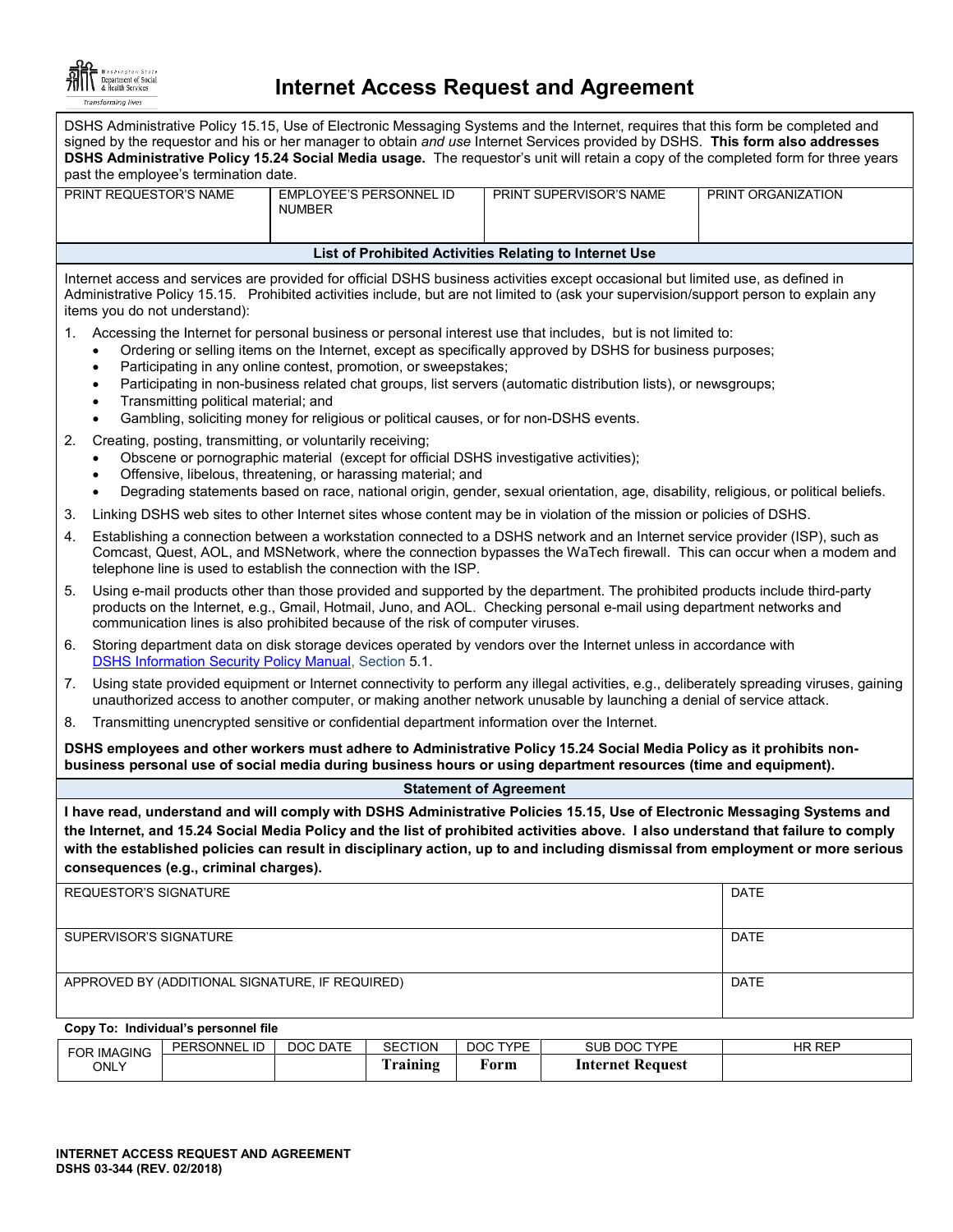

## **DSHS Nondisclosure of Confidential Information**

#### **Confidential Information**

Department of Social and Health Services (Department) employees may need access to or come into contact with confidential information from different DSHS programs, from business partners, and from the Health Care Authority (HCA), the Department of Children, Youth, and Families (DCYF), and from other state and Federal agencies. Confidential information includes, but is not limited to, personal information about individual clients and employees, such as names, social security numbers, protected health information (PHI), services or benefits received and other information identifying individual clients that is protected by law and not available to the general public.

As a Department employee, I have reviewed and understand:

- 1. The Department's requirements for protecting confidential information, explained in Administrative Policy 5.01;
- 2. The penalties and sanctions associated with unauthorized access, use, or disclosure of confidential information; and
- 3. My responsibility to keep confidential information and computer systems secure, as explained in the department's required Information Technology Security Awareness Course (available on-line in the DSHS Learning Center).

#### **Requirements and Penalties**

State laws applicable to Department programs (including RCW 74.04.060, Chapter 13.50 RCW; and Chapter 70.02 RCW) and federal regulations (including Federal Tax laws - 26 USC ss.7213, 7213A, 7431; Federal laws for protection of National Directory of New Hires (NDNH) information received from the Office of Child Support Enforcement (OCSE) 42 USC § 653 (l); Administrative procedures for individual records- 5 USC § 552a (i); HIPAA Privacy and Security Rules, the Social Security Act, and chemical dependency rules at 42 CFR, Part 2) prohibit unauthorized access, use, or disclosure of confidential information. Civil penalties for violations of HIPAA Privacy and Security Rules may be imposed up to \$50,000 per violation for a total of up to \$1,500,000 for violations of each requirement during a calendar year. Criminal penalties may total up to \$250,000 and ten years imprisonment.

#### **Employee Assurance of Confidentiality**

As a condition of my employment with the Department of Social and Health Services (DSHS), I commit and agree to be bound by the following:

- 1. I certify I will not access or use confidential information unless directly related to my assigned job duties and will not use confidential information for personal purposes or gain.
- 2. I agree not to disclose confidential information to any unauthorized person or entity, either orally, in writing, or by electronic means and agree to protect information as required by agency privacy and security policies
- 3. I understand I am authorized to access, use and/or disclose only the "minimum necessary" confidential information required to perform my assigned job duties.
- 4. I understand that I am not allowed to store confidential information on personal devices or systems not provided and authorized by DSHS.
- 5. I understand that it is my responsibility to report any and all suspected or actual unauthorized access, loss, theft or disclosure of confidential information (breaches).
- 6. If I have questions or am uncertain about requests for confidential information I receive, I will forward them to my supervisor for resolution.
- 7. I understand these requirements and my assurance of confidentiality do not cease at the time my employment ends with DSHS.

#### **Frequency of Execution and Disposition Instructions**

This form will be executed by each employee and updated annually. Provide the employee with a copy of this form and retain the original of each signed form in the employee's personnel file for a minimum of six years.

#### **Holders of Employment Security Department (ESD) Information**

I must protect Employment Security Department (ESD) information identified as private and confidential as required by RCW 50.13. If I fail to comply with the requirements listed below I may be subject to a \$5,000 civil penalty.

- 1. Staff with access to ESD information may not make any unauthorized disclosure of private and confidential records or information about employers, clients/claimants, employees, or any other private or confidential records or information. Private and confidential ESD records and information includes, but is not limited to, names, Social Security numbers, employee wages or hours, unemployment insurance benefit records, Standard Industrial Classification (SIC) codes of individual employers, employer locations, and employer names.
- 2. Staff with access to ESD information may not use private and confidential records or information for personal gain.
- 3. Staff with access to ESD information shall refrain from the unauthorized access to, or disclosure of, data and information systems.

| <b>Signatures</b>          |              |             |                         |            |                                  |                     |
|----------------------------|--------------|-------------|-------------------------|------------|----------------------------------|---------------------|
| EMPLOYEE'S SIGNATURE       |              | <b>DATE</b> |                         | PRINT NAME |                                  | PERSONNEL ID NUMBER |
|                            |              |             |                         |            |                                  |                     |
| SUPERVISOR'S SIGNATURE     |              | <b>DATE</b> | PRINT SUPERVISOR'S NAME |            |                                  |                     |
|                            |              |             |                         |            |                                  |                     |
| <b>FOR IMAGING</b><br>ONLY | PERSONNEL ID | DOC DATE    | <b>SECTION</b>          | DOC TYPE   | SUB DOC TYPE                     | HR REP              |
|                            |              |             | Training                | Form       | <b>Non-Disclose Confidential</b> |                     |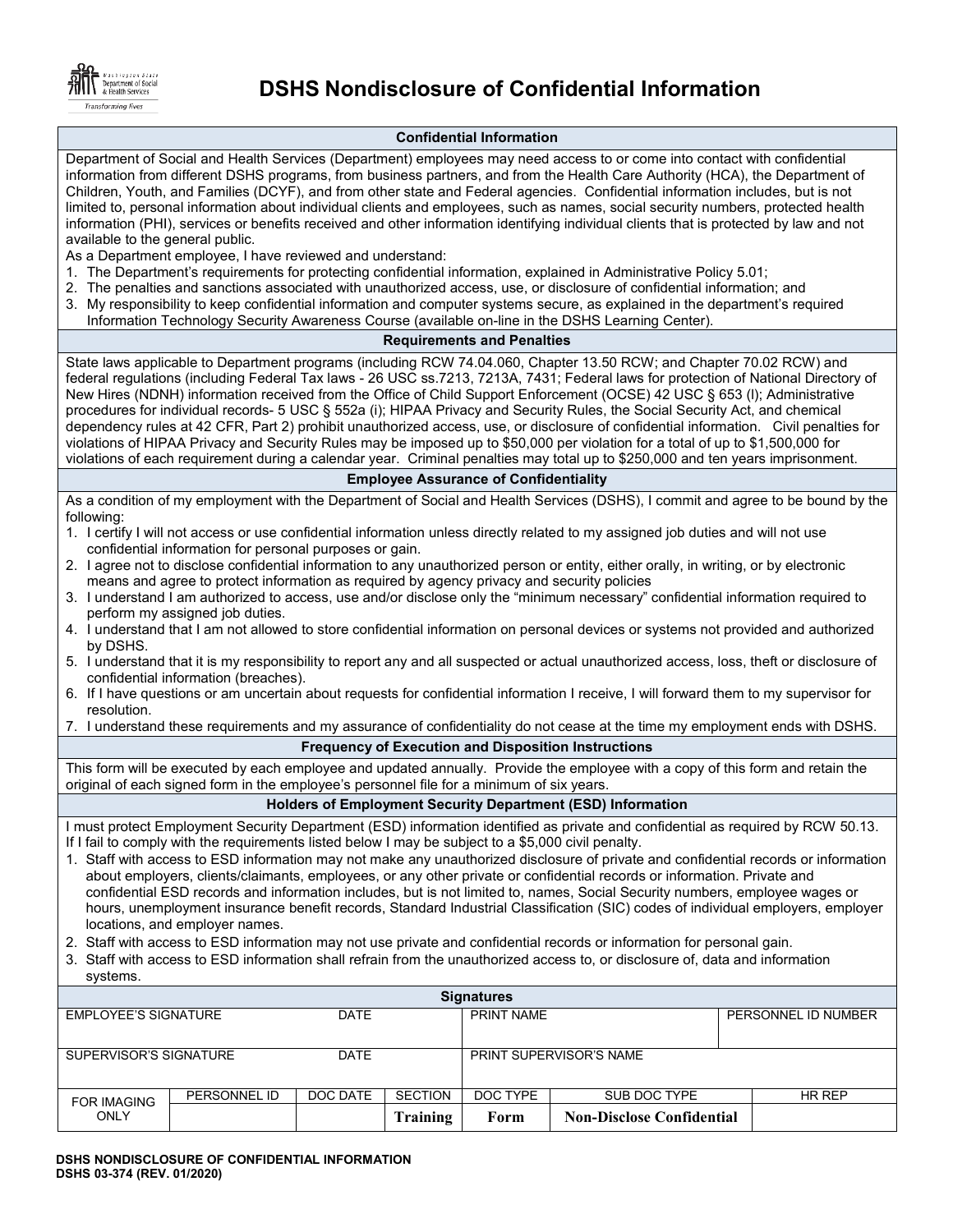

## **Acknowledgement of Healthcare Screening For Contractors**

In consideration of being granted access *to Eastern State Hospital (ESH)* or its Patients, or to perform duties or services under a Contract with the Washington State Department of Social and Health Services, I acknowledge that I:

• Have had a TST (tuberculin skin test) or IGRA (Interferon Gamma Release Assay) within the past 12 months;

### **OR**

• Have a current chest x-ray and documentation of a TB Symptom Assessment. If positive TST or IGRA and agree to have a TB Symptom Assessment documentation performed annually thereafter.

## *AND* AND

• Have current immunizations or titers evidencing immunity, or a signed declination for vaccination against Hepatitis B, MMR and Varicella (chickenpox). Tdap (Tetanus with Whooping Cough) vaccination is highly recommended but not mandatory.

## *AND*

• Am vaccinated against COVID-19 and agree to provde proof of COVID-19 vaccination with me when I attend initial NEO orientation at ESH for verification purposes. The Hospital is unable to offer accommodations to contractor personnel with COVID-19 vaccination exceptions who perform duties or services at ESH.

I further acknowledge that I shall provide proof of compliance with any of the above requirements upon request from ESH within 24 hours of such request.

I can be reached at  $\blacksquare$ 

I shall comply with all health screening requirements communicated to me by Eastern State Hospital prior to providing in-person or on-site duties or services at the Hospital; and shall provide upon request from ESH, at my expense, satisfactory evidence of required immunizations, titers, TB testing results, and declinations or exempt status.

| <b>Printed Name:</b> | Date: |
|----------------------|-------|
|                      |       |
|                      |       |
|                      |       |

For questions regarding this form, contact: ESH Contract Management Dept. 509.565.4301, Dana.Martin@dshs.wa.gov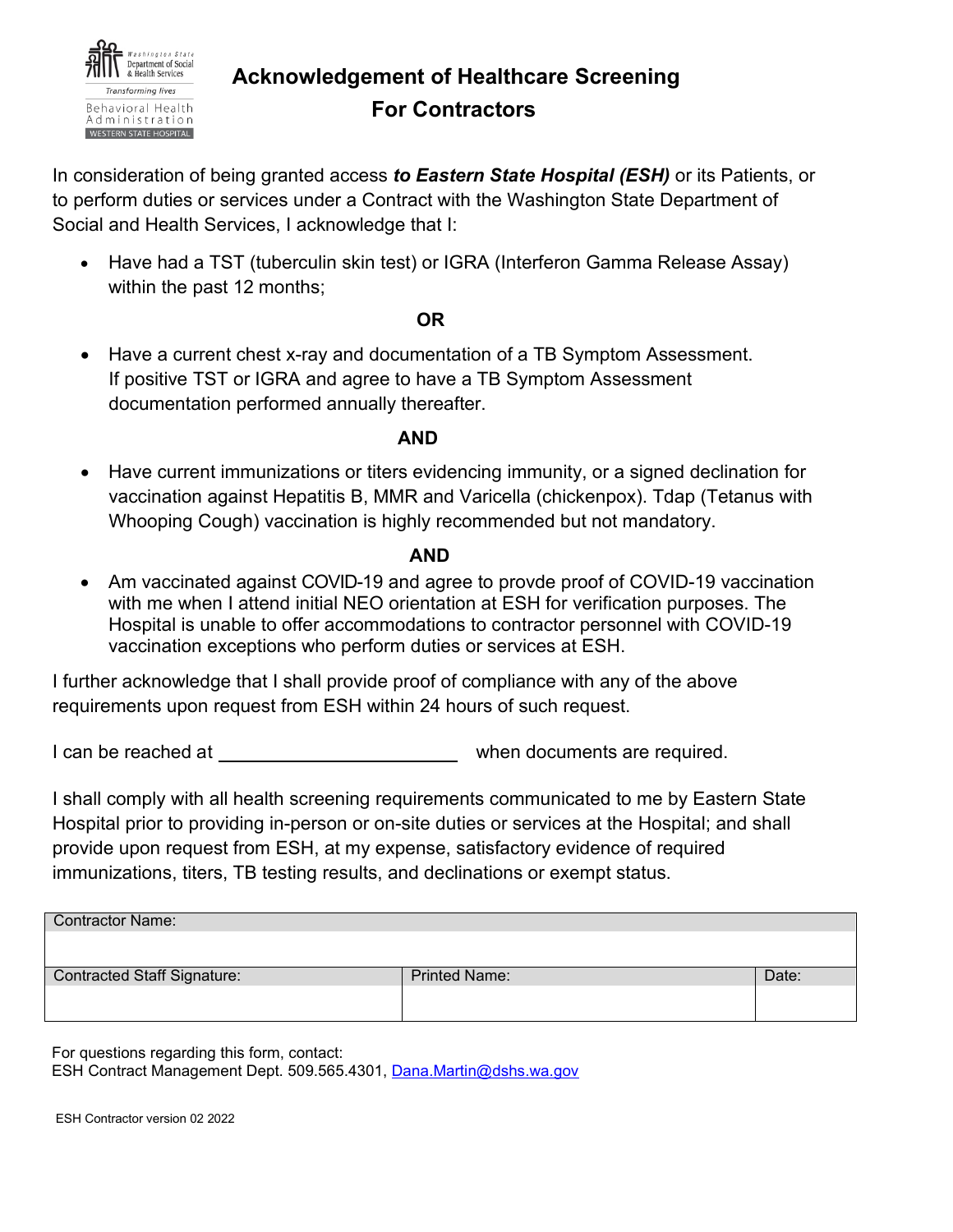# Eastern State Hospital Computer Network Access Request

| Date of Request:                                                              |  |
|-------------------------------------------------------------------------------|--|
|                                                                               |  |
| Any Nickname or <i>Known As</i> name info:                                    |  |
| Position Title:                                                               |  |
| Department or Ward:                                                           |  |
| Work area phone number:                                                       |  |
| Assigned Shift: □ Day □ Eve □ Night                                           |  |
|                                                                               |  |
|                                                                               |  |
| User Name:                                                                    |  |
|                                                                               |  |
| AD Account created initial and date:                                          |  |
| Temp password assigned:                                                       |  |
| Exchange Account created initial:                                             |  |
| OWA set to disabled:                                                          |  |
| The following DSHS forms have been completed and scanned into personnel file: |  |
| DSHS 03-344 Internet Access Request and Agreement                             |  |
| DSHS 03-374 DSHS Nondisclosure of Confidential Information                    |  |
| ESH IT FORM Revised 02/11/19                                                  |  |